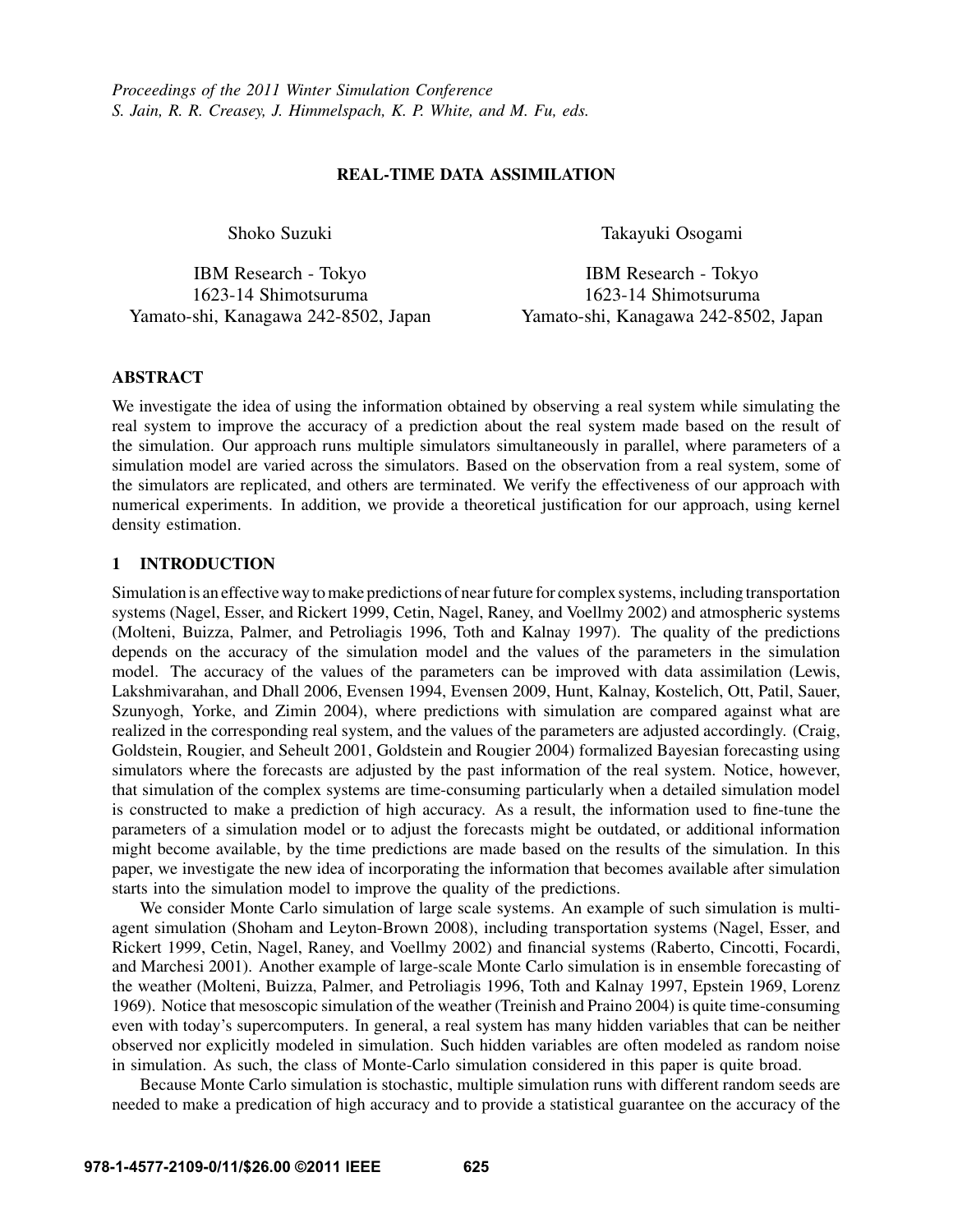prediction. We will exploit this structure of multiple simulation runs to incorporate the latest information into the results of simulation. The multiple simulations might be run in parallel or in sequence, but we assume that sufficient computational resources are available to run the simulations in parallel.

The key idea in our approach is to run simulations in parallel not only with different random seeds but also with different values of parameters. Depending on the information that becomes available while the simulations are run, we will terminate some of the simulation runs and make independent copies of some of the remaining simulation runs. The independent copies of a simulation run will typically use the same values of parameters but different random seeds. Other ways are also possible, for example we can use the value of parameters slightly differs from the original simulator.

Observe that the information obtained after the simulations start might indicate that some of the values of parameters are more likely to represent the latest conditions of the real system than the others. Then we should terminate those simulation runs that are based on the values of parameters that do not well represent the real system and instead allocate more computational resources to other simulation runs by making their independent copies. The independent copies will enhance the level of statistical guarantee on the prediction made with the simulation runs based on the values of parameters that appear to well represent the latest conditions of the real system. Besides, this reselection step can be viewed as parameter-tuning.

Terminating a simulation run does not always pay off, however, because all of the computational effort devoted to a simulation run would be wasted. The results with a simulation run can provide useful information even if the particular values of the parameters used by the simulation run do not exactly represent the conditions of the real system. It is hence nontrivial which simulation runs should be terminated when particular information becomes available.

We propose a specific algorithm that determines which simulation runs should be terminated and which simulation runs should be used to replicate independent copies given the information that has become available while the simulations are run (see Section 2). Our numerical study shows that the proposed algorithm is effective in making predictions of high accuracy (see Section 3). The proposed algorithm and the support for its effectiveness constitute the primary contribution of this paper. A secondary contribution of this paper is a theoretical justification of the proposed algorithm. We will provide rationale for key steps of the proposed algorithm, using kernel density estimation (see Section 4).

Note that the prior work such as (Craig, Goldstein, Rougier, and Seheult 2001, Goldstein and Rougier 2004) has investigated the idea of using the information obtained by observing a real system to calibrate the predictions made based on the results of simulation. However, in the prior work, the observation of the real system was made *before* running the simulation for making prediction about future. On the other hand, in this paper, we investigate the idea of using the observation of the real system made *during* the simulation. Using such latest information from the real system, we select simulation runs to be terminated or to be copied, so that the predictions can be made based on the results of simulation runs that are more likely to be close to the real system than others. We also use the observation from the real system to calibrate the predictions in a way similar to the prior work. In the calibration, however, we assume no specific parametric model of a real system for robustness. Our non-parametric approach is in contrast to, for example, (Craig, Goldstein, Rougier, and Seheult 2001), where the calibration is made based on the assumption that simulation output form a Gaussian process. As a result, their approach would not be effective when an unexpected change happens in the real system or more simply when the real system cannot be well modeled with a Gaussian process.

## 2 PROPOSED APPROACH

Consider a Monte-Carlo simulator that simulates a real system in super-real time. Specifically, the simulator runs  $N > 1$  times faster than the real system. The results with the simulator depend on the particular values of specifiable parameters,  $\theta$ , as well as on the particular realizations of random numbers inherent to the simulator.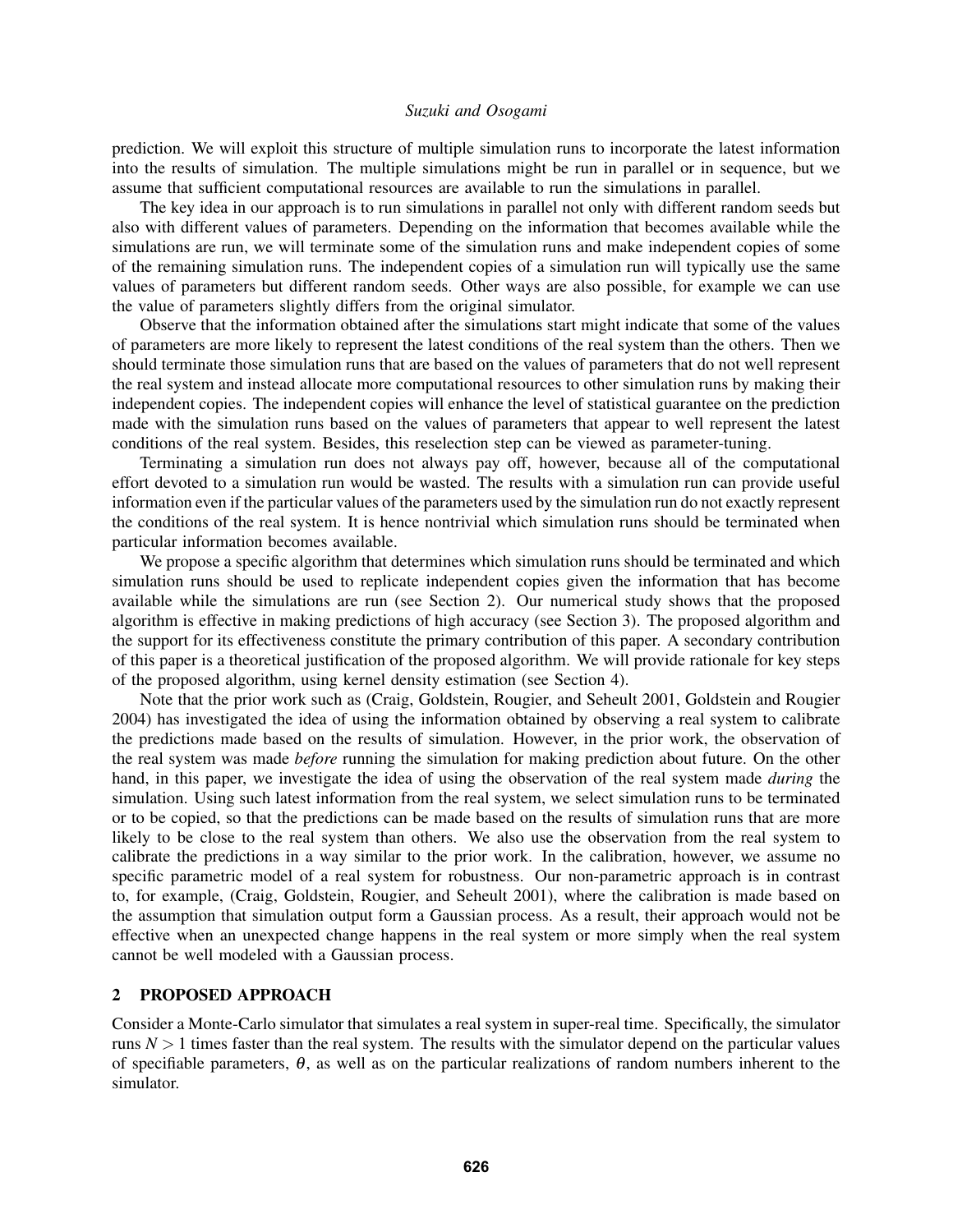Let  $S(t)$  be the vector of characteristic values of the state, which we will refer to as the characteristic vector, of a simulator at simulation time *t*. Here, simulation time records the time that has passed in the simulation since the simulation started. Namely, simulation time is *N t* when time *t* has passed in the real world since the simulation started. For simplicity, we assume that real time is zero when simulation time is zero. Notice that  $S(t)$  is a random vector for Monte-Carlo simulation. For example, in the case of traffic simulation,  $S(t)$  might represent the number of vehicles in each region at simulation time  $t$ , where the simulated space is classified into multiple regions.

Simulation is run until simulation time reaches  $T$ , and  $S(T)$  is used to make a prediction about the real system at time *T*, where observe that the prediction can be made at time  $T/N < T$ . Notice that  $S(T)$ depends on the parameters  $\theta$  that are estimated based on the information available only before simulation starts. For simulation of a complex system with a detailed model,  $N$  is often small, and the  $\theta$  might be outdated at real time  $T/N$ , when the prediction is made.

In this section, we present our algorithm for using the latest information to improve the accuracy of the prediction. In Section 2.1, we discuss the general framework of our algorithm. Key elements of the algorithm are specified in Section 2.2 and Section 2.3.

### 2.1 General Framework of Our Algorithm

In our proposed approach, we run  $k > 1$  simulators simultaneously in parallel. The simulator differs only in their parameters. For  $i = 1, ..., k$ , let  $\theta_i$  be the values of the parameters for the *i*-th simulator. Notice that we can estimate the values of true parameters based on available information. When we have a high confidence about the estimation, we would set each  $\theta_i$  close to the estimated values. Otherwise, we would set a few of  $\theta_i$  close to the estimated values and set the others differently.

At some real-time  $t_0$ , we observe the real system. Let  $s(t_0)$  be the characteristic vector of the observed state. Notice that  $s(t_0)$  has the same semantics as the corresponding vector,  $S(t_0)$ , for a simulated system. The observation might have been scheduled or triggered by some external conditions.

We make sure that the characteristic vector  $S_i(t_0)$  has been recorded for each *i* at real time  $t_0/N < t_0$ . When the observation at time  $t_0$  is scheduled, it is straightforward to record  $S_i(t_0)$ . Otherwise,  $S_i(t)$  can be recorded with sufficiently small intervals, so that  $S_i(t'_0)$  is recorded for  $t'_0 \approx t_0$ . In the following, we assume that the observation is scheduled for simplicity.

Following the observation at real time  $t_0$ , we apply a step of reelecting simulation runs. For the purpose of reselection, we will introduce weight *w<sup>i</sup>* for each simulator *i*. Each *w<sup>i</sup>* is determined based on the distance,  $d(s(t_0), S_i(t_0))$ , between  $s(t_0)$  and  $S_i(t_0)$ . In general, the closer  $S_i(t_0)$  is to  $s(t_0)$ , the larger the  $w_i$ is. Then we normalize  $w_i$  such that

$$
\sum_{i=0}^{k} w_i = 1. \tag{1}
$$

We provide specific examples of the distance functions and the corresponding weights in Section 2.2, where we also discuss examples of weights that depend not only on  $d(s(t_0), S_i(t_0))$  but also on other information about the simulators. Now we take *k* independent samples from the distribution that assigns probability  $w_i$ on simulator *i* for  $i = 1, \ldots, k$ . Note that samples are taken with replacement, so that some of the simulators are selected multiple times, and others are not selected at all. We represent these selected simulators with  $\{i^* : i = 1, \ldots, k\}.$ 

Then we repeatedly copy all of the relevant information about a simulator to another, deleting the original information of the latter simulator, until the set of *k* simulators becomes  $\{i^* : i = 1, ..., k\}$ . After reordering, we now have *k* simulators such that the *i*-th simulator has the parameters,  $\theta_{i^*}$ , and the characteristic vector,  $S_i(t_0) = S_{i^*}(t_0-)$ , where  $S_{i^*}(t_0-)$  denotes the characteristic vector of simulator *i*<sup>\*</sup> immediately before the reselection is conducted.

Each simulator *i* is resumed from the state having the characteristic values,  $S_i(t_0) = S_{i^*}(t_0-)$ , using the parameters,  $\theta_{i^*}$ , and independent random numbers. For some *i* and *j*,  $i^*$  and  $j^*$  denote the same simulator,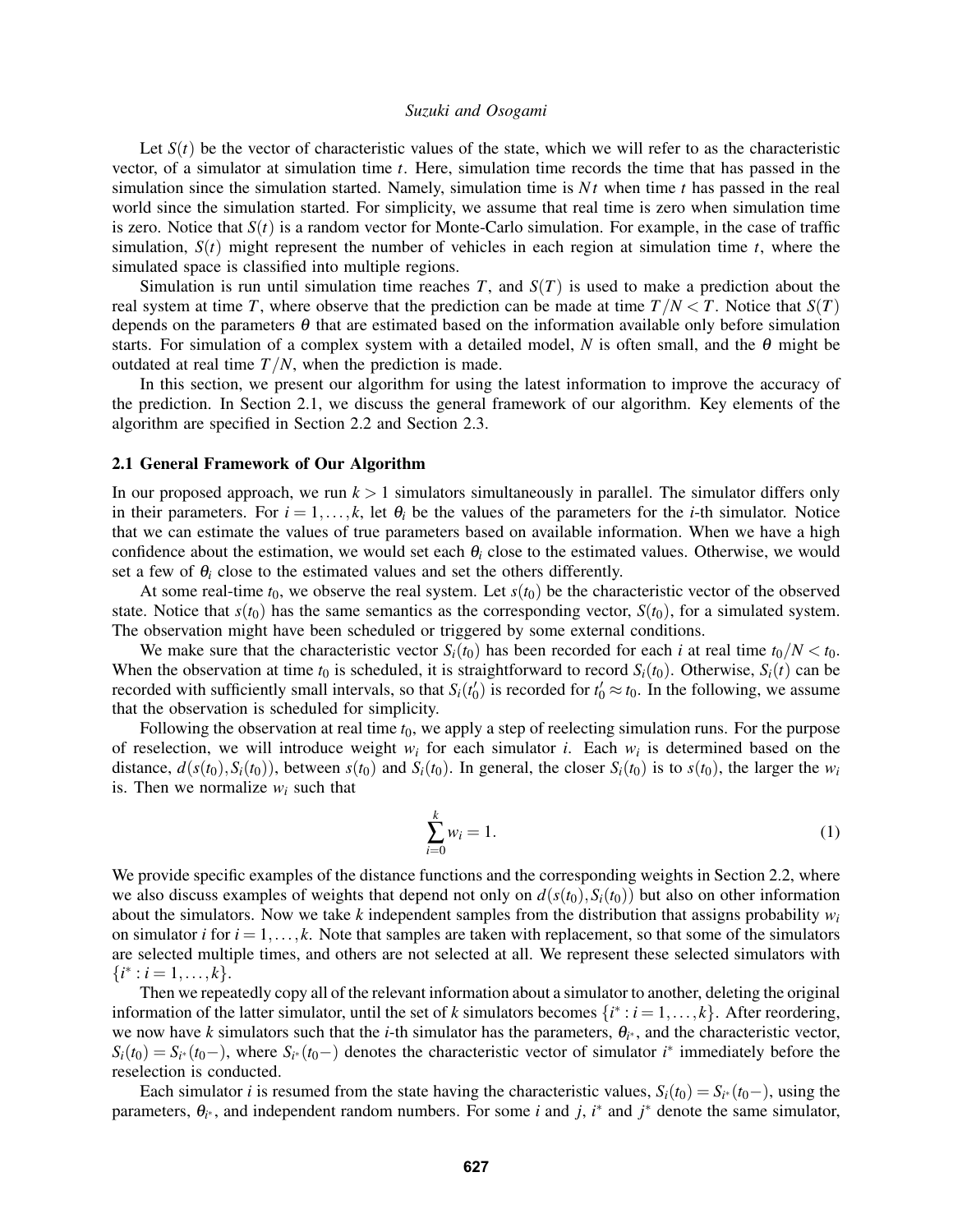so that  $S_i(t_0) = S_j(t_0)$ . However, this does not mean that  $S_i(t) = S_j(t)$  for  $t > t_0$ , because the two simulators use independent random numbers.

Observe that the reselection step eliminates some of unreliable simulation runs and replicate some of reliable ones in the following sense. Simulator *i* is more likely to be reliable than simulator *j*, if  $S_i(t_0)$  is closer to  $s(t_0)$  than  $S<sub>i</sub>(t_0)$  is. Although the result from a Monte-Carlo simulation is random, the closeness between  $S_i(t_0)$  and  $s(t_0)$  is an indicator of the reliability of simulator *i*. Hence, the simulator *i* having a large weight  $w_i$  is more likely to be reliable than the simulators having small weights. As a result, we are likely to select reliable simulators more often than the others. Note that this step works as parameter tuning as well as the tuning of condition  $S(t_0)$ .

We can perform the reselection step multiple times before simulation time reaches *T*. Multiple reselection steps can increase the accuracy of the prediction.

At real time  $T/N$ , we make a prediction about a real system based on the results from simulations, specifically  $S_i(T)$  for  $i = 1, \ldots, k$ . We provide an example of an estimator of  $s(T)$  in Section 2.3.

One of the important features of our algorithm is that we apply nonparametric approach; no assumptions are made for real system. Another importance feature is that reselection step can be taken whenever possible. These become effective especially when unexpected changes (e.g. traffic accsident) happen in real-system. If we apply reselection step right after the changes, the prediction at later time wouldn't far apart from the real situation.

### 2.2 Examples of Weights

In this section, we provide examples of weight  $w_i$ . A simple example of weight  $w_i$  is

$$
w_i \propto \exp\left(-\frac{d(s(t_0), S_i(t_0))}{\sigma^2}\right),\tag{2}
$$

for a distance function *d* and a constant  $\sigma$ . When the distance in Equation (2) is the Euclidean distance, this weight is proportional to a Gaussian function.

It turns out that the following more general form can provide more robustness than Equation (2) and allows us to make more accurate predictions in our proposed algorithm:

$$
w_i \propto \sum_{j=1}^k f_1\left(d_1(S_i(t_1), S_j(t_1))\right) f_0\left(d_0(s(t_0), S_j(t_0))\right) f_{\theta}\left(d_{\theta}(\theta_i, \theta_j)\right)
$$
(3)

where  $t_1 \equiv N t_0$ ;  $f_1$ ,  $f_\theta$ , and  $f_0$  are decreasing functions; each of  $d_1$ ,  $d_\theta$ , and  $d_0$  denotes the distance between the two arguments. For example, we can use the following weight:

$$
w_i \propto \sum_{j=1}^k \exp\left(-\frac{d_1(S_i(t_1), S_j(t_1))}{\sigma_1^2} - \frac{d_0(s(t_0), S_j(t_0))}{\sigma_0^2} - \frac{d_\theta(\theta_i, \theta_j)}{\sigma_\theta^2}\right)
$$
(4)

for constants  $\sigma_1$ ,  $\sigma_\theta$ , and  $\sigma_0$ . We will investigate the weight of the form (4) in the following sections.

An intuition behind superiority of Equation (3) and Equation (4) is that, unlike Equation (2), these equations take into account the following possibilities. First, even if  $S_i(t_0)$  is not close to  $s(t_0)$ , simulator *i* might be reliable if  $\theta_i$  is close to  $\theta_j$  and  $S_j(t_0)$  is close to  $s(t_0)$ . Likewise, simulator *i* might be reliable if its latest characteristic vector  $S_i(t_1)$  is close to  $S_j(t_1)$  and  $S_j(t_0)$  is close to  $s(t_0)$ . Also, even if  $S_i(t_0)$  is close to  $s(t_0)$ , simulator *i* might not be reliable if  $\theta_i$  is close to  $\theta_j$  (or  $S_i(t_1)$  is close to  $S_j(t_1)$ ) and  $S_j(t_0)$ is far from  $s(t_0)$ . In Section 3, we verify the effectiveness of Equation (4). And in Section 4, we describe the theoretical justification of Equation (3) using Bayes' theorem.

Note that Equation (3) reduces to Equation (2) if  $f_1$  and  $f_\theta$  are delta functions, and  $f_0$  is an exponential function. Specifically, we obtain Equation (2) from Equation (3) by letting  $f_1(d(S_i(t_1),S_i(t_1)))$  be 1 if  $i = j$ and 0 otherwise, letting  $f_{\theta}(d(\theta_i, \theta_j))$  be 1 if  $i = j$  and 0 otherwise, and letting  $f_0(x) = \exp(-x/\sigma^2)$  for  $x = d_0(s(t_0), S_j(t_0))$ . Also, Equation (4) is a generalization of Equation (2) because in general  $\exp(-x^2/\sigma^2)$ approaches asymptotically to delta function  $\delta(x)$  as  $\sigma \to 0$ .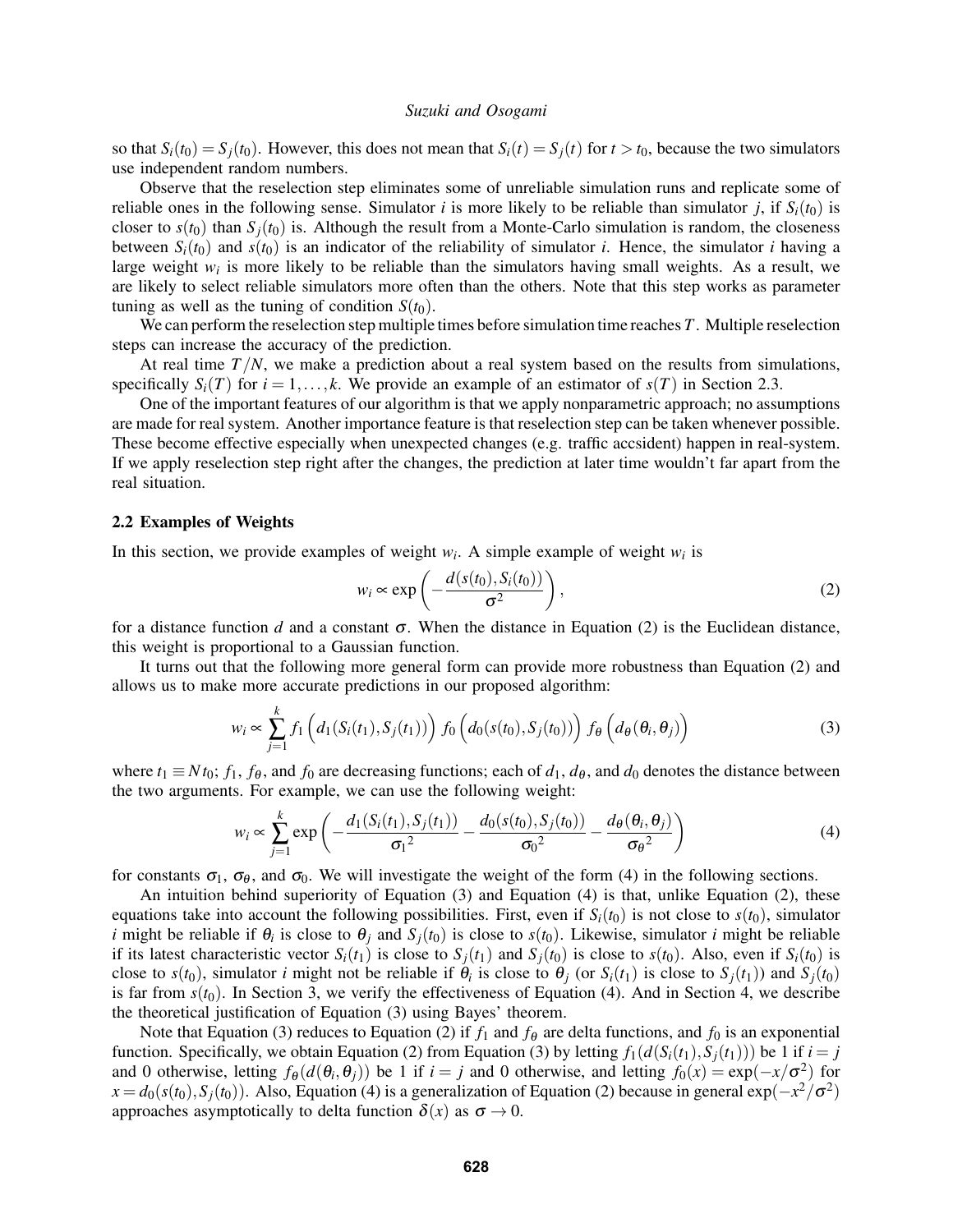#### 2.3 Example of Prediction

In this section, we present examples of how to predict  $s(T)$  from simulation results. At real time  $T/N$ , we obtain *S*<sub>*i*</sub>(*T*) for *i* = 1,...,*k*. A simple way of predicting *s*(*T*) is the ensemble average:

$$
\frac{1}{k}\sum_{i=1}^{k}S_i(T). \tag{5}
$$

We find that this simple ensemble average can lead to a sufficiently accurate prediction for some applications, because we have already discarded unreliable simulators and replicated reliable ones at the reselection step. Specifically, we will see in Section 3 the results of numerical experiments, where the prediction with the ensemble average and the reselection step has higher accuracy that that without the reselection step.

The prediction with (5) might not always be sufficiently accurate. If the inaccuracy stem from the fact that observation of real system is outdated by the time prediction is made, one could perform another reselection step when the prediction is made (i.e., obtain  $s(T/N)$  at real time  $T/N$ ). Then we calculate the weights using  $s(T/N)$  and  $S_i(T/N)$ , following the instructions in Section 2.2 (particularly, Equation 3). After the reselection with these weights, the ensemble average is calculated using (5), which we use as a prediction of  $s(T)$ . The reselection incorporates the updated real time situation  $s(T/N)$  into the prediction and can improve the accuracy of the prediction.

## 3 NUMERICAL EXPERIMENTS

Now we will study the effectiveness of our proposed approach with numerical experiments. To isolate the effect of the proposed approach from the complications that can arise from simulation, we consider a simple model of simulation.

Specifically, let the characteristic vector  $S(t)$  from simulation be a one-dimensional geometric Brownian motion. That is,

$$
S(t) = \exp(\mu t + \sigma W_t)
$$
 (6)

for  $t \geq 0$ , where  $W_t$  represents the Wiener process that has the following probability density function:

$$
f(x) = \frac{1}{\sqrt{2\pi t}} \exp\left(-\frac{x^2}{2t}\right)
$$
 (7)

for  $-\infty < x < \infty$ . Here, *µ* and  $\sigma$  are parameters of the simulator. We assume that the characteristic vector  $s(t)$  of a real system is normalized such that

$$
s(t) = 1 \tag{8}
$$

for  $t > 0$ .

Our interpretation is that  $\sigma$  represents the volatility of the results from the simulator, which is inherent to the simulation model under consideration. We will fix  $\sigma$  at particular values in our experiments. On the other hand,  $\mu$  represents the accuracy of the estimated parameters of the simulation model. Namely, if the simulation model has a parameter  $\theta$ , and its estimated value  $\hat{\theta}$  is used in the simulation, then we have  $\mu = \hat{\theta} - \theta.$ 

We evaluate the error that our approach and standard approach, respectively, have in predicting *s*(*T*). For each data point, we repeat predicting  $s(T)$  multiple times and calculate the average  $L2$  error. Specifically, let  $\hat{s}_i(T)$  be the prediction by a particular approach in the *i*-th run. Then we define

error = 
$$
\sqrt{\frac{1}{M} \sum_{i=1}^{M} (s(t) - \hat{s}_i(T))^2}
$$
, (9)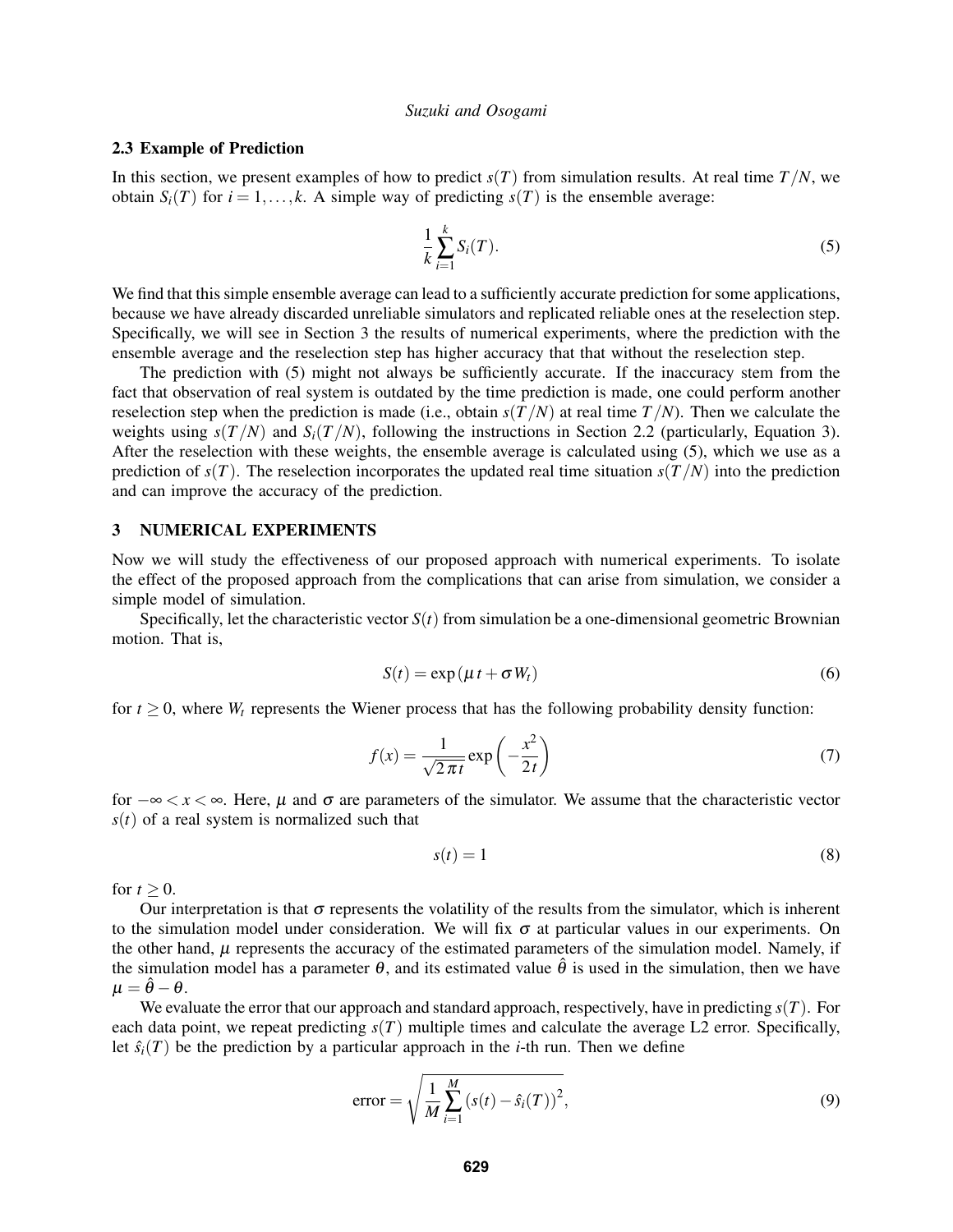



Figure 1: Effectiveness of our approach with simple weight, where  $N = 2$ ,  $T = 1.0$ , and  $\sigma = 0.01$ . (a) Error with standard approach (dotted line) and error with the proposed approach (solid line). (b) Relative error against the standard approach.

where *M* is the number of runs that are used to calculate the average. We will specify *M* in each experiment.

The first set of experiments study the error in our approach, using the simple weight introduced in Equation (2). Specifically, in this experiment, we set

$$
w_i \propto \exp\left(-\frac{|\log(s(t_0)) - \log(S_i(t_0))|^2}{\sigma_w^2}\right),\tag{10}
$$

where  $\sigma_w^2 = 0.01$ . We find that our results are not very sensitive to the particular value of  $\sigma_w^2$ .

Figure 1(a) shows the error in the prediction made with three different approaches. Here, we set  $T = 1.0$ and  $N = 2$ , so that the simulator runs twice as fast as the real system. We fix  $\sigma = 0.01$  and generate  $\mu$ from the standard normal distribution. Note that  $\mu$  is generated independently for each run and for each of the simulators running in parallel. Two solid lines (one with crosses and the other with circles) show the error with our approach, where the horizontal axis shows *k*, the number of simulators running in parallel. The solid line with crosses performs the reselection step at the time when the prediction is made (i.e.,  $t_0 = T/N$ ). The solid line with circles performs reselection earlier (specifically,  $t_0 = 0.2T/N$ ). In both cases, the prediction is made with the ensemble average of the *k* simulators as shown in Equation (5). The dotted line show the error with the standard approach of running *k* simulators in parallel with no reselection step, where the prediction is made with the ensemble average of the *k* simulators. Here, the error given by Equation (9) is calculated with  $M = 100,000/k$ , which allows us to evaluate the error with sufficiently high accuracy for our purposes.

Observe in Figure 1(a) that the error tends to decrease with *k* both with the proposed approach and with the standard approach, but the error with the proposed approach (solid) decreases faster than that with the standard approach (dotted). The error with our proposed approach (solid with crosses) can be made smaller than 0.5 using only  $k = 4$  simulators, while the standard approach (dotted) has the error greater than 0.5 even with  $k = 500$ . To take a closer look, Figure 1(b) shows the relative error, where the error with the standard approach is normalized at 100. In particular, when  $k = 500$ , we find that the error with the standard approach (dotted) is 42 times larger than that with our proposed approach (solid with crosses).

In Figure 1, we can also see that the error can be made smaller by performing the reselection step at the time when the prediction is made (solid with crosses) than by performing the reselection step earlier (solid with circles). In particular, when  $k = 500$ , the error with  $t_0 = 0.2T/N$  is 12 times larger than that with  $t_0 = T/N$ .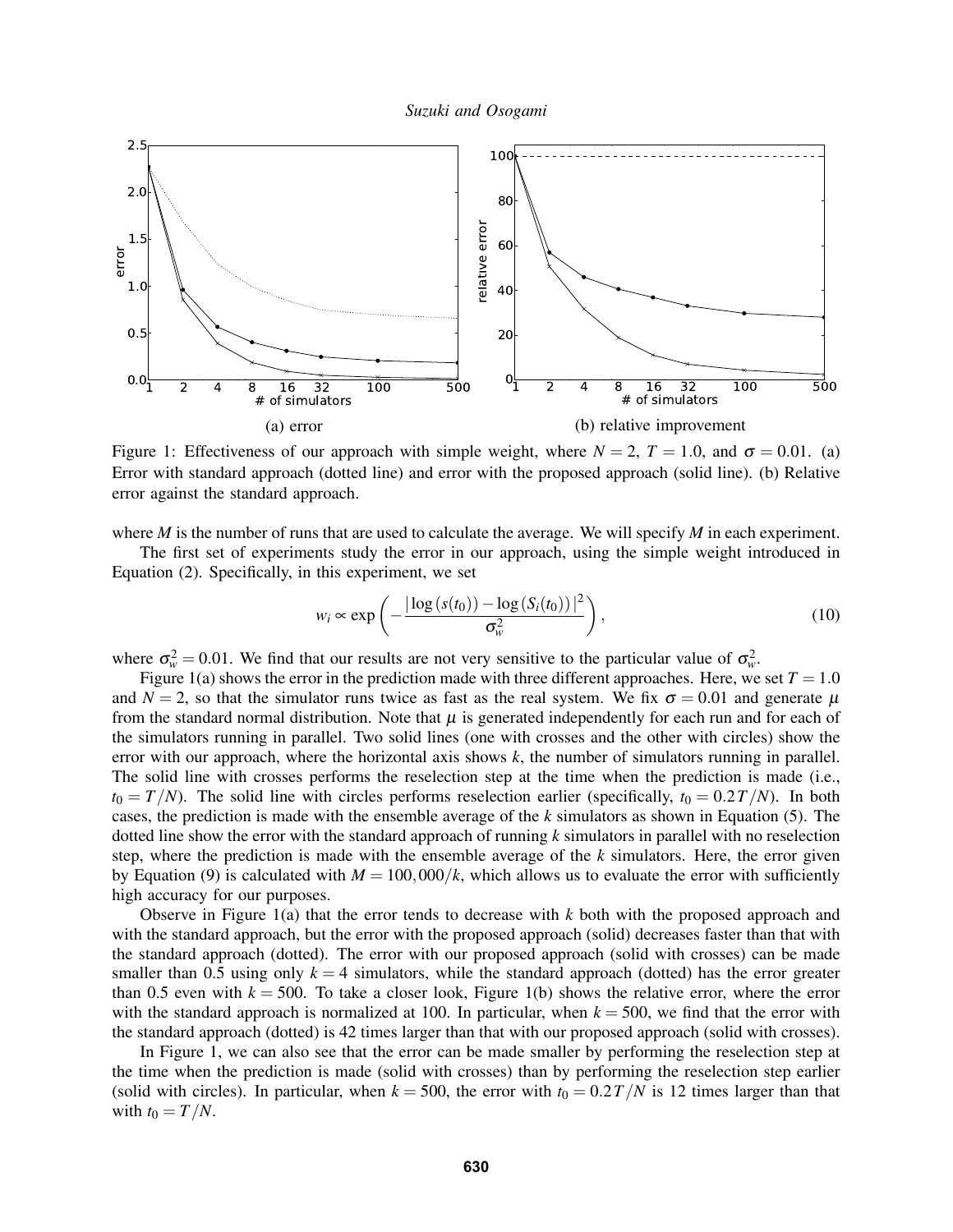

Figure 2: Sensitivity of the error with our approach to *N* and *T*.

Figure 2 shows the sensitivity of our results to the particular values of *N* and *T*. The settings for Figure 2 are the same as those for Figure 1 except that we set  $N = 3$  in Figure 2(a) and  $T = 1.5$  in Figure 2(b).

Observe that the error with our approach increases when we increase the speed of the simulator from  $N = 2$  (Figure 1(a)) to  $N = 3$  (Figure 2(a)). The increase in the error stems from the fact that the faster simulators ( $N = 3$ ) make observation earlier (specifically,  $t_0 = T/3$  or  $t_0 = 0.2T/3$ ) than the slower simulators  $(N = 2)$  in our settings. So that the results with the slower simulators are based on more recent observation than the faster simulators. Notice that the results of the simulation are obtained more quickly when we use the faster simulator (i.e.,  $N = 3$ ) rather than the slower simulator. Hence, one should not conclude that the slower simulator is superior to the faster simulator simply because the slower simulator has the smaller error in this experiment.

When  $T$  is large (Figure 2(b)), the accurate prediction becomes difficult with the standard approach (dotted). Notice that the value of the error with the standard approach shown in Figure 2(b) is significantly larger than those shown in Figure 1 and Figure 2(a). On the other hand, our approach (solid) successfully reduces the error particularly with  $k > 4$ .

When the volatility,  $\sigma$ , of the simulator is high, the accurate prediction can become difficult even with our approach. The second set of experiments verifies the effectiveness of the weight of the form shown in Equation (4) in this difficult case. Specifically, we consider a sophisticated weight as follows:

$$
w_i \propto \sum_{j=1}^k \exp\left(-\frac{|\log(S_i(t_1)) - \log(S_j(t_1))|^2}{\sigma_1^2} - \frac{|\log(s(t_0)) - \log(S_j(t_0))|^2}{\sigma_0^2} - \frac{|\mu_i - \mu_j|^2}{\sigma_{\mu}^2}\right) \tag{11}
$$

with  $\sigma_0^2 = 1$ ,  $\sigma_1^2 = 0.1$  and  $\sigma_\mu^2 = 3$ . Before we choose these particular values of  $\sigma_0^2$ ,  $\sigma_1^2$ , and  $\sigma_\mu^2$ , we have tried several sets of values and found that these values result in smaller error than the others. Our approach would benefit from a systematic technique for tuning these values.

In Figure (3), we use the same settings as those in Figure 1 except that we now set  $\sigma = 1.0$ . Similar to Figure 1, the dotted line shows the error with the standard approach, and the two solid lines (one with circles and the other with crosses) show the error with the proposed approach. The two dashed lines show the error with the proposed approach using the sophisticated weight shown in Equation (11). Notice that the reselection step is performed at the time when the prediction is made (i.e.,  $t_0 = T/N$ ) for the dashed line with crosses, and earlier (i.e.,  $t_0 = 0.2T/N$ ) for the dashed line with circles. Here, the error given by Equation (9) is calculated with a large value of  $M = 1,000,000/k$  to evaluate the error with sufficiently high accuracy for our purposes.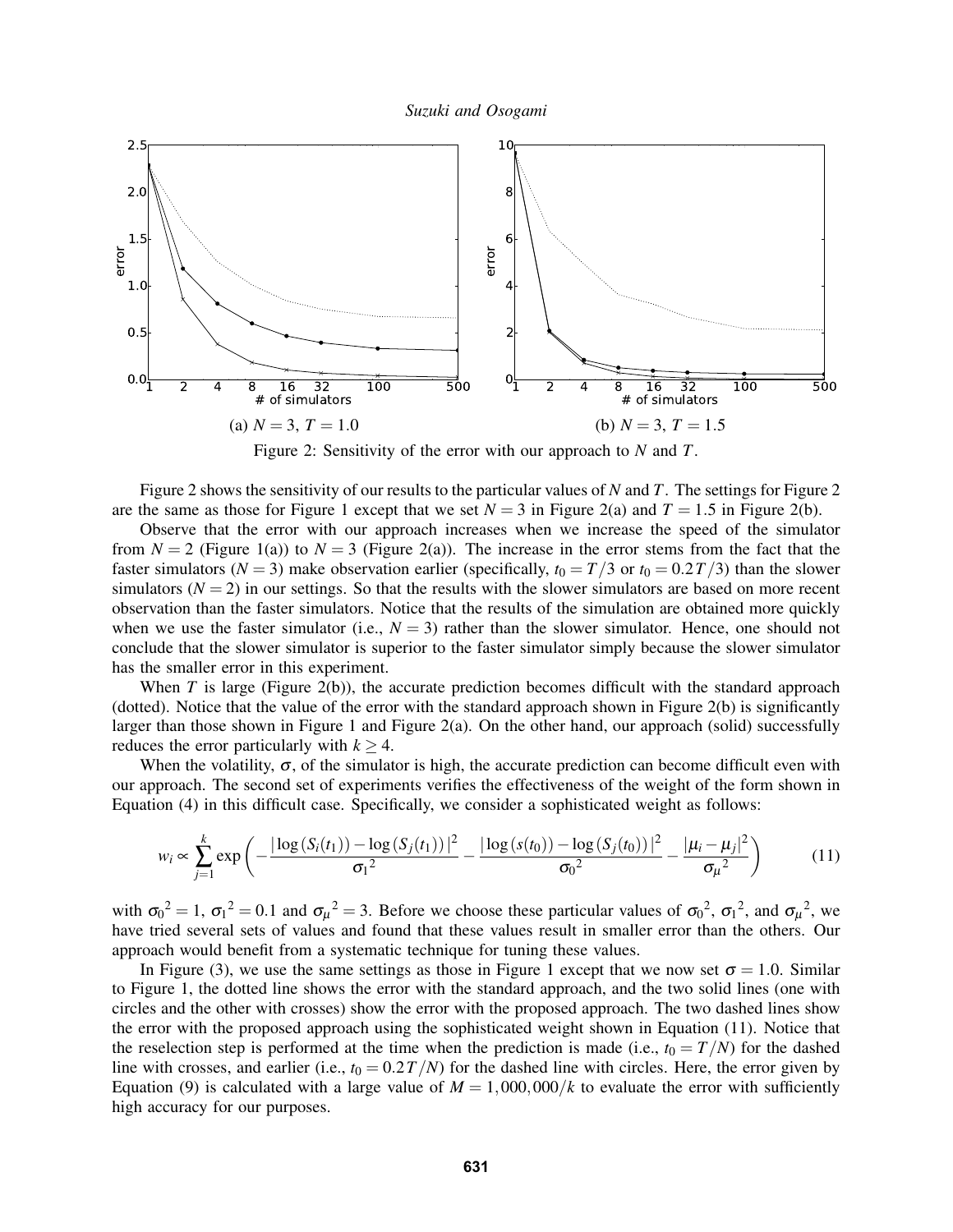

Figure 3: Effectiveness of the sophisticated weight, where  $N = 2$ ,  $T = 1.0$ , and  $\sigma = 1.0$ .

Observe that the proposed approach with simple weight does not appear to have any advantage over the standard approach if the reselection step is performed at  $t_0 = 0.2T/N$  (solid line with circles), although it is still effective if the reselection step is performed at  $t_0 = T/N$  (solid line with crosses). The sophisticated weight can reduce the error in such cases where the simple weight is not effective. To take a closer look, Figure 3 shows the relative error, where the error with the standard approach is normalized at 100. Observe that the sophisticated weight can reduce the error up to 30% as compared to the simple weight.

The effectiveness of the sophisticated weight for a large  $\sigma$  may be understood as follows. With a large  $\sigma$ , the prediction of simulators has high variability, and fewer simulators have  $S(t_0)$  that is close to  $s(t_0)$ . Then the other information such as  $\theta_i$  and  $S_i(t_1)$  becomes useful in evaluating the reliability of each simulator. In Section 4, we provide a theoretical justification for the sophisticated weight shown in Equation (4).

#### 4 THEORETICAL JUSTIFICATION

In this section, we provide a theoretical justification for our approach, particularly our specific choices of the weight given in Section 2.2 and the estimator given in Section 2.3. To account for these choices, we assume that a realization of a characteristic vector,  $s(t)$ , of a real system is a sample from a random vector having a probability density function  $p_{s(t)}(\cdot)$ . The purpose of our simulation is to estimate

$$
E[s(T)] \equiv \int x p_{s(T)}(x) dx,
$$
\n(12)

which can be used to predict  $s(T)$ .

A simulator is built to estimate  $E[S(T)]$ . We assume that simulator *i* having parameter  $\theta_i$  produces a characteristic vector,  $S_i(t)$ , having a probability density function  $p_{S(t)}(\cdot | \theta = \theta_i)$  for  $0 \le t \le T$ . Prior to running simulation, we can examine the likelihood of  $\theta$ . Let  $p_{\theta}$  be the probability density function for the prior distribution of  $\theta$ . If we pick a sample from the random  $\theta$  having  $p_{\theta}$ , then the characteristic vector,  $S(T)$ , of the simulator using the sample  $\theta$  has the following expectation:

$$
E[S(T)] = \int \int x p_{S(T)}(x \mid \theta = z) p_{\theta}(z) dx dz = \int \int x p_{S(T),\theta}(x,\theta) dx dz,
$$
\n(13)

where  $p_{S(T),\theta}$  denotes the probability density function of  $(S(T),\theta)$ . Our approach can be justified when we assume that the marginal distribution of  $S(T)$  agrees with the distribution of  $s(T)$ .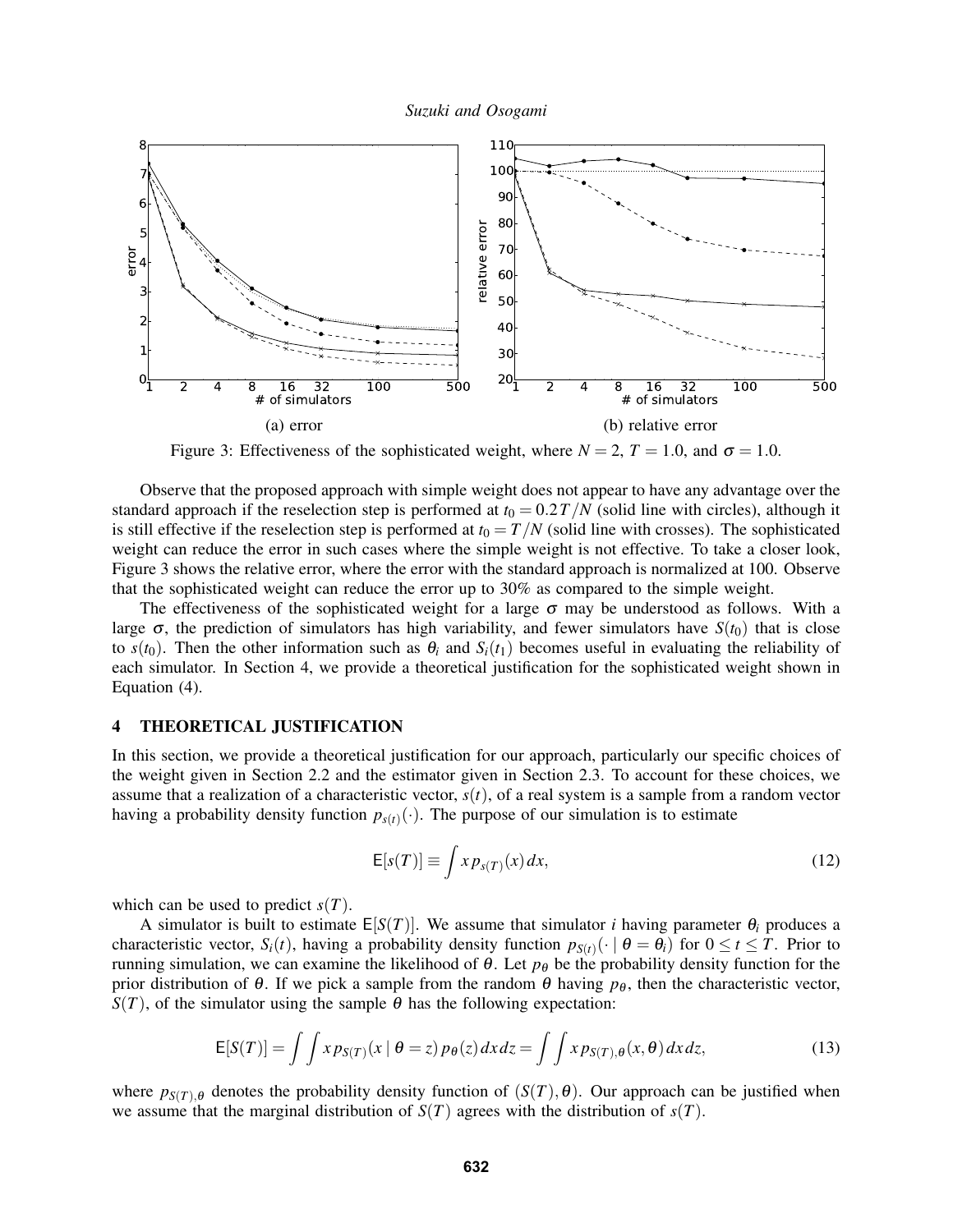A naive approach would run  $k$  simulations with a common parameter,  $\theta_0$ , to obtain  $k$  characteristic vectors,  $S_i^{(\omega)}$  $\binom{a}{i}(T)$  for  $i = 1, ..., k$ . In this section, a sample from a random variable is denoted by appending ( $\omega$ ) at the upper right of the random variable. Then  $E[s(T)]$  is estimated with

$$
\tilde{s}(T) \equiv \frac{1}{k} \sum_{i=1}^{k} S_i^{(\omega)}(T). \tag{14}
$$

This naive approach might be justified if we can choose  $\theta_0$  such that  $p_{S(T)}(\cdot \mid \theta = \theta_0) \equiv p_{S(T)}(\cdot)$ . In this case,  $\tilde{s}(T)$  would be an unbiased estimator of  $E[s(T)]$ .

Unlike the naive approach, our approach runs *k* simulations with varying parameters,  $\theta_i$  for  $i = 1, \ldots, k$ . This is because we do not have a complete knowledge about the parameter. Based on the prior knowledge about  $p_{\theta}$ , we should choose those  $\theta_i$  that has high value of  $p_{\theta}(\theta_i)$  more likely than others. Notice, however, that we should adjust our belief about the likelihood of the parameters after obtaining the characteristic vector,  $s^{(\omega)}(t_0)$ , from the real system and comparing  $s^{(\omega)}(t_0)$  to each  $S_i^{(\omega)}$  $\binom{10}{i}(t_0)$ . Namely, the simulators whose characteristic vectors are close to  $s^{(\omega)}(t_0)$  are more likely to have the right parameters than the others.

#### 4.1 A Rationale for Weight

We can now provide a rationale for our reselection step with weight given by Equation (4). The reselection step is performed at real time  $t_0$ , and, by that time, we have obtained the information  $\mathscr{F}_{t_0}$  from the observation of a real system and from simulators. In particular,  $\mathscr{F}_{t_0}$  includes  $s^{(\omega)}(t_0)$ ,  $S_i^{(\omega)}$  $\binom{(\omega)}{i}(t_0)$ , and  $S_i^{(\omega)}$  $i^{(\omega)}(t_1)$ for  $i = 1, \ldots, k$ . Given  $\mathcal{F}_{t_0}$ , we want to delete those simulators whose latest characteristic vectors have low likelihood and replicate other simulators.

More specifically, our approach seeks to select *k* simulators, allowing repetition, such that the probability that simulator *i* is selected is proportional to  $p_{s(t_1),\theta}(S_i^{(\omega)})$  $\mathcal{F}_i^{(\omega)}(t_1), \theta_i \mid \mathscr{F}_{t_0}$ , where  $p_{s(t_1),\theta}(\cdot | \mathscr{F}_{t_0})$  is the probability density function of  $(s(t_1), \theta)$  given  $\mathscr{F}_{t_0}$ . Namely,

$$
w_i \propto p_{s(t_1),\theta}(S_i^{(\omega)}(t_1),\theta_i|\mathscr{F}_{t_0})
$$
\n(15)

. We can show that the reselection using the weight given by Equation (4) corresponds to the case where  $p_{s(t_1),\theta}(\cdot, \cdot | \mathcal{F}_{t_0})$  is estimated using a kernel density estimation with a Gaussian kernel.

To estimate  $p_{s(t_1),\theta}(\cdot,\cdot \mid \mathscr{F}_{t_0})$ , we let  $\mathscr{F}_{t_0}^-$  denote the all of the information contained in  $\mathscr{F}_{t_0}$  except the information that  $s(t_0) = s^{(\omega)}(t_0)$ . Then we have

$$
p_{s(t_1),\theta}(\cdot,\cdot \mid \mathscr{F}_{t_0}) = p_{s(t_1),\theta}(\cdot,\cdot \mid \mathscr{F}_{t_0}^-, s(t_0) = s^{(\omega)}(t_0))
$$
\n(16)

$$
= \frac{p_{s(t_1),s(t_0),\theta}(\cdot,s^{(\omega)}(t_0),\cdot \mid \mathcal{F}_{t_0}^{-})}{p_{s(t_0)}(s^{(\omega)}(t_0) \mid \mathcal{F}_{t_0}^{-})},
$$
\n(17)

where  $p_{s(t_1),s(t_0),\theta}$  denotes the probability density function of  $(s(t_1),s(t_0),\theta)$ . We can estimate  $p_{s(t_1),\theta}(\cdot,\cdot \mid \mathscr{F}_{t_0})$ by first estimating  $p_{s(t_1),s(t_0),\theta}(\cdot,\cdot,\cdot \mid \mathscr{F}_{t_0}^-)$  and using Equation (17). Notice that we need not estimate the constant  $p_{s(t_0)}(s^{(\omega)}(t_0) | \mathcal{F}^-_{t_0})$  in Equation (17), because we only need to know what  $p_{s(t_1),\theta}(\cdot, \cdot | \mathcal{F}_{t_0})$  is proportional to (recall Equation (15)).

We assume that  $s(t_0)$  is not deterministic even after we observe an  $s(t_0)$  from the real system (i.e., the distribution of  $s(t_0)$  given  $\mathscr{F}_{t_0}$  does not have the support at a single point). Our interpretation is that the observation  $s(t_0)$  has a random noise, so that  $s^{(\omega)}(t_0)$  is a sample from the random  $s(t_0)$ .

In the method of kernel density estimation, density function  $p(x)$  of every point x is estimated using sample data  $x_1, x_2, \dots, x_k$  by

$$
p(x) = \frac{1}{k} \sum_{i=1}^{k} k(x, x_i),
$$
\n(18)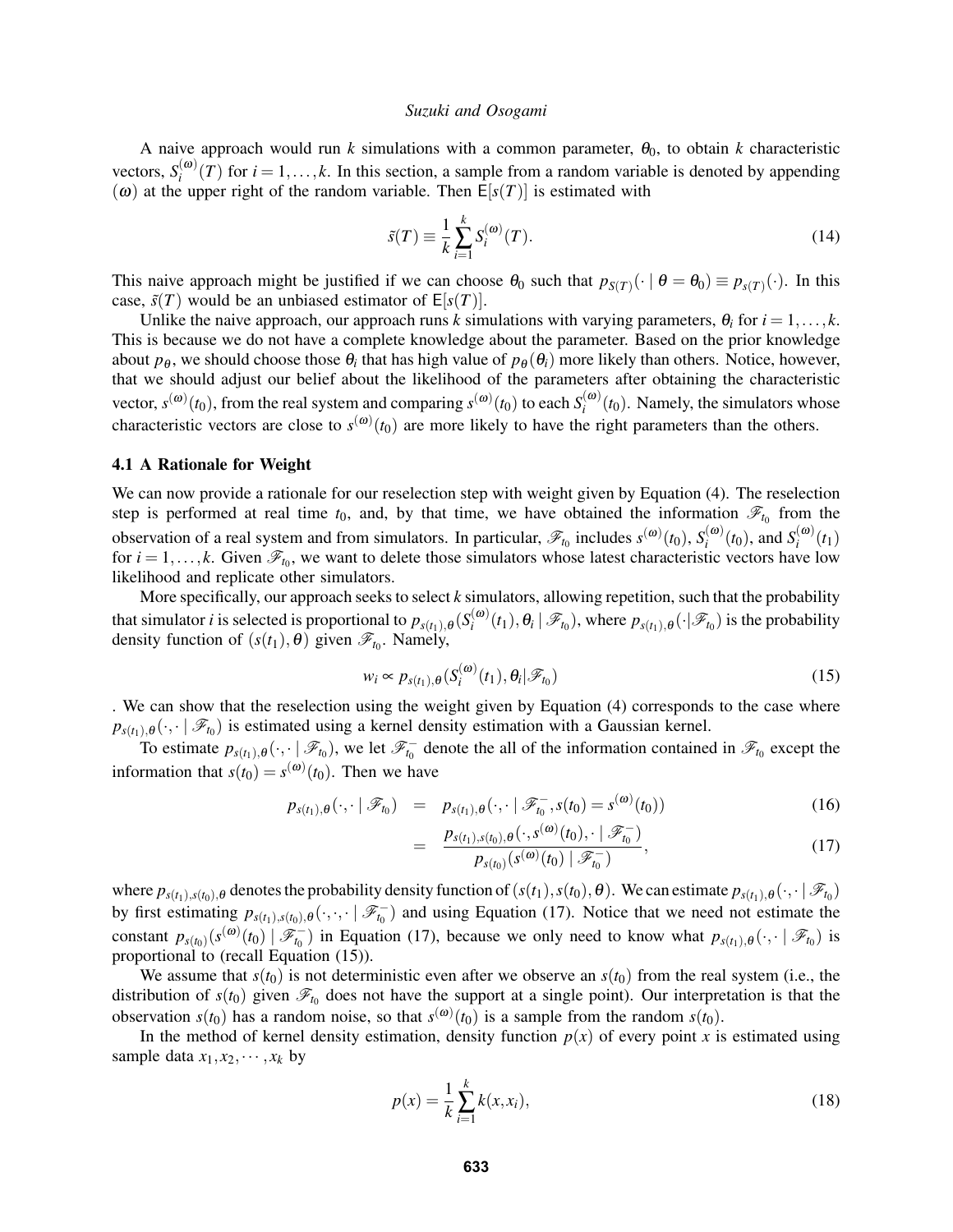where  $k(x, x_i)$  is a kernel function that satisfies  $\int_{-\infty}^{+\infty} k(x, x_i) dx = 1$ . In general,  $k(x, x_i)$  is large when *x* and  $x_i$  are close to each other. A popular kernel function is a Gaussian kernel:

$$
k(x, x_i) \propto \exp\left(-\frac{|x - x_i|^2}{\sigma^2}\right),\tag{19}
$$

where  $|\cdot|$  is the Euclidean distance and  $\sigma$  is a specifiable parameter. When *x* and  $x_i$  are vectors, we can also let  $\sigma$  be a vector, in which case the multiplication and division in Equation (19) are defined component-wise. In our case, given the samples  $\{ (S_i^{(\omega)} \)$  $\binom{(\omega)}{i}(t_1), S_i^{(\omega)}$  $\mathbf{r}_i^{(\omega)}(t_0), \theta_i$  :  $i = 1, \ldots, k\}$ , we can estimate  $p_{s(t_1),s(t_0),\theta}(x, y, z \mid \mathscr{F}_{t_0})$  with the following Gaussian kernel:

$$
k\left((x,y,z),(S_i^{(\omega)}(t_1),S_i^{(\omega)}(t_0),\theta_i)\right) \propto \exp\left(-\frac{|x-S_i^{(\omega)}(t_1)|^2}{\sigma_{t_1}^2} - \frac{|y-S_i^{(\omega)}(t_0)|^2}{\sigma_{t_0}^2} - \frac{|z-\theta_i|^2}{\sigma_{\theta}^2}\right).
$$
 (20)

By Equation (17), Equation (18), and Equation (20), we obtain

$$
p_{s(t_1),\theta}(x,z \mid \mathscr{F}_{t_0}) \propto \frac{1}{k} \sum_{i=1}^k \exp\left(-\frac{|x - S_i^{(\omega)}(t_1)|^2}{\sigma_{t_1}^2} - \frac{|s^{(\omega)}(t_0) - S_i^{(\omega)}(t_0)|^2}{\sigma_{t_0}^2} - \frac{|z - \theta_i|^2}{\sigma_{\theta}^2}\right).
$$
(21)

Observe that Equation (21) is a particular realization of Equation (4).

Kernel density estimation is not the only approach for density estimation, and other methods for density estimation can be used in our approach as long as  $p_{s(t_1),s(t_0),\theta}(\cdot | \mathcal{F}_{t_0})$  can be estimated with the available information, including  $\{ (S_i^{(\omega)} \)$  $\binom{(\omega)}{i}(t_1), S_i^{(\omega)}$  $\mathbf{r}_i^{(\omega)}(t_0), \theta_i$  :  $i = 1, \ldots, k$ . Another popular method of density estimation is *k*-Nearest-Neighbor (NN) density estimation method (Loftsgaarden and Quesenberry 1965). An advantage of Kernel density estimation over *k*-NN density estimation is computational efficiency. Kernel density estimation however might require fine-tuning of its parameters.

### 4.2 A Rationale for Estimator

Next, we provide a rationale for estimating  $E[s(T)]$  with the ensemble average (5). We consider the case where we estimate  $E[s(T)]$  immediately after the reselection step at real time  $t_0$  (i.e.,  $T = t_1 = N t_0$ ). Because we have obtained the information,  $\mathscr{F}_{t_0}$ , our goal is to estimate

$$
\mathsf{E}[s(T)|\mathscr{F}_{t_0}] = \int x p_{s(T)}(x|\mathscr{F}_{t_0}) dx.
$$
 (22)

Conditioning on and integrating over  $\theta$ , we obtain

$$
E[s(T)|\mathscr{F}_{t_0}] = \int\int x p_{s(T),\theta}(x,z \mid \mathscr{F}_{t_0}) dx dz.
$$
 (23)

Now, recall that we have estimated  $w_i$  in Section 4.1 so that it is proportional to  $p_{s(T),\theta}(S_i^{(\omega)})$  $\theta_i^{(\boldsymbol{w})}(T), \theta_i \mid \mathscr{F}_{t_0}$ ). Assuming that  $p_{s(T),\theta}(S(T),\theta \mid \mathscr{F}_{t_0})$  is estimated accurately, we can conclude that the ensemble average

$$
\frac{1}{k} \sum_{i=1}^{k} S_{i^*}^{(\omega)}(T) \tag{24}
$$

is an unbiased estimator of  $E[s(T)|\mathcal{F}_{t_0}]$ .

Note that we apply the same formulation of Bayesian forecasting as (Craig, Goldstein, Rougier, and Seheult 2001) in Equation (22) apart from the critical difference that Craig et al. use this formulation with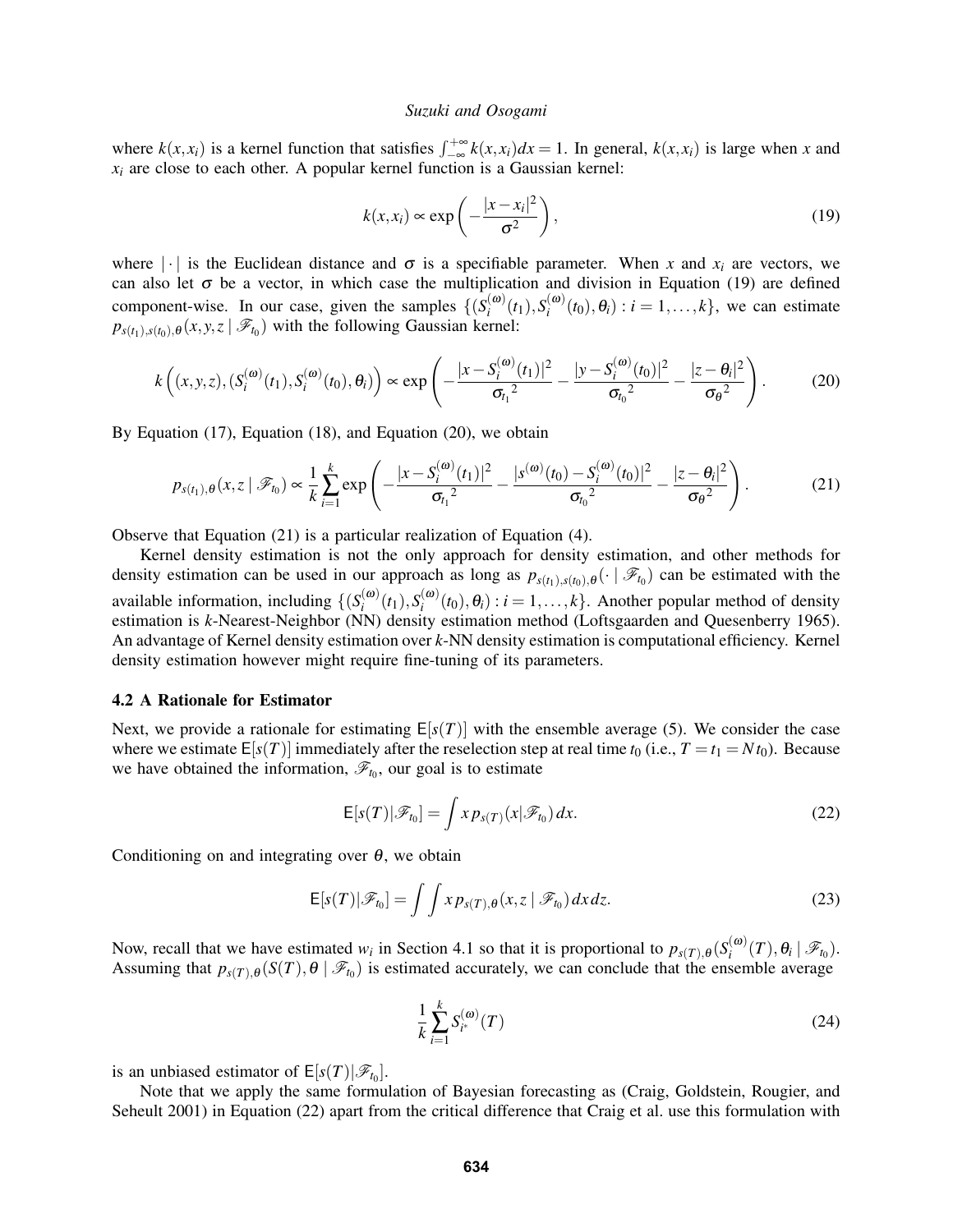past information that has been obtained before simulators start. Our approach and Craig et al. both estimate the posterior density  $p_{s(T)}(x|\mathscr{F}_{t_0})$  in Equation (22). In (Craig, Goldstein, Rougier, and Seheult 2001), the posterior density function is estimated under the assumption of Gaussian distributions, while we estimated the posterior density with samples using nonparametric density estimation like Kernel density estimation. This makes the proposed algorithm general, especially appropriate for those complex systems like traffic simulation.

### 5 CONCLUSION

We have proposed an idea of terminating some of the simulation runs and replicating the others based on the information obtained during the simulation (i.e., real-time data assimilation). Using a simple model of simulation, we have shown that the accuracy of the prediction made with multiple runs of Monte Carlo simulation can be improved with a simple algorithm of real-time data assimilation. We expect that this paper initiates new lines of research toward an application of real-time data assimilation to improving the accuracy of predictions made with simulation of complex real systems, including predictions about weather and traffic conditions.

The simple algorithm studied in this paper has many deficiencies that need to be overcome when realtime data assimilation is applied to simulation of more complex systems. For example, the sophisticated weight (11) is justified with density estimation, which becomes difficult for a high dimensional space. Hence, when the vector  $S(t)$  (respectively,  $\theta$ ) has a high dimension, we might want to apply dimensionality reduction to  $S^{\omega}(t_1)$  (respectively,  $\theta$ ) before (11) is used. Notice that a high dimensional  $S^{(\omega)}(t_0)$  can help in increasing the accuracy of prediction when the corresponding  $s^{(\omega)}(t_0)$  is available, so that  $S(t)$  can have a high dimension.

Our numerical experiments suggest that real-time data assimilation can tremendously improve the accuracy of predictions made with simulation when it is applied appropriately. Our expectation is that real-time data assimilation will become a key technique to make highly accurate predictions with simulation of complex systems after many issues about real-time data assimilation are addressed.

### ACKNOWLEDGMENTS

This work was supported by "Promotion program for Reducing global Environmental loaD through ICT innovation (PREDICT)" of the Ministry of Internal Affairs and Communications, Japan.

#### **REFERENCES**

- Cetin, N., K. Nagel, B. Raney, and A. Voellmy. 2002. "Large-scale multi-agent transportation simulations". *Computer Physics Communications* 147 (1-2): 559–564.
- Craig, P. S., M. Goldstein, J. C. Rougier, and A. H. Seheult. 2001. "Bayesian forecasting for complex systems using computer simulators". *Journal of American Statistical Association* 96:717–729.

Epstein, E. S. 1969. "Stochastic dynamic prediction". *Tellus* 21 (6): 739–759.

- Evensen, G. 1994. "Sequential data assimilation with a non-linear quasi-geostrophic model using Monte Carlo methods to forecast error statistics". *Journal of Geophysical Research* 99 (10): 143–162.
- Evensen, G. 2009. *Data Assimilation: The Ensemble Kalman Filter*. 2nd ed. Springer.
- Goldstein, M., and J. Rougier. 2004. "Probabilistic formulations fortransferring inferences from mathematical models to physical systems". *SIAM Journal on Scientific Computing* 26 (2): 467–487.
- Hunt, B. R., E. Kalnay, E. J. Kostelich, E. Ott, D. J. Patil, T. Sauer, I. Szunyogh, J. A. Yorke, and A. V. Zimin. 2004. "Four-dimensional ensemble Kalman filtering". *Tellus* 56A (4): 273–277.
- Lewis, J. M., S. Lakshmivarahan, and S. Dhall. 2006. *Dynamic Data Assimilation: A Least Squares Approach*. Cambridge University Press.
- Loftsgaarden, D. O., and C. P. Quesenberry. 1965. "A nonparametric estimate of a multivariate density function". *The Annals of Mathematical Statistics* 36:1049–1051.